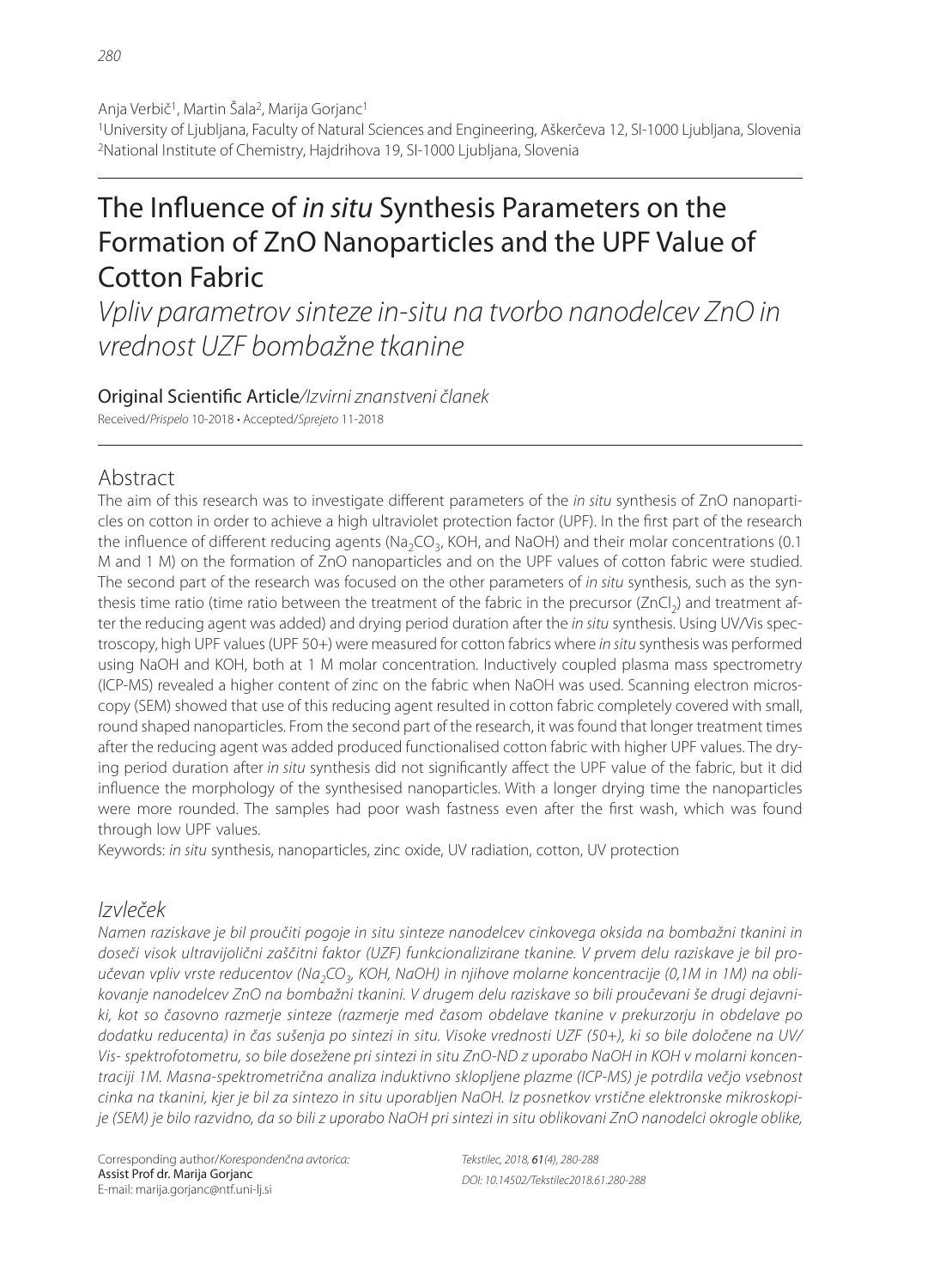ki so povsem oplaščili vlakna. V drugem delu raziskave je bilo ugotovljeno, da se nanodelci ZnO bolje oblikujejo in da ima funckionalizirana tkanina večje vrednosti UPF, ko je čas obdelave tkanine po dodatku reducenta daljši. Čas sušenja po sintezi in situ ni bistveno vplival na različne vrednosti UZF tkanine, je pa vplival na obliko nanodelcev, ki so se oblikovali na površini bombažnih vlaken. Z daljšim časom sušenja so se oblikovali nanodelci bolj pravilnih okroglih oblik. Funkcionalizirane tkanine niso imele dobre obstojnosti na pranje, kar je bilo ugotovljeno iz majhnih izmerjenih UPF-vrednosti funkcionaliziranih vzorcev bombažne tkanine po končanem pranju.

Ključne besede: sinteza in situ, nanodelci, cinkov oksid, UV-sevanje, bombaž, zaščita pred UV-sevanjem

## 1 Introduction

The modification of textile materials with nanoparticles has been the objective of several studies [1−7] aimed at producing finished fabrics with different performances. Zinc oxide (ZnO) is an excellent candidate to be used for the fabrication of protective and functional textile materials due to its photocatalytic self-cleaning, antibacterial, UV-shielding and electrical properties, while having mechanical, thermal and chemical stability [8]. Furthermore, ZnO is also considered to be a biosafe material [9]. The deposition of ZnO nanoparticles onto textile materials is predominantly performed using pre-prepared ZnO nanoparticles (*ex situ*), because of their known size and shape and the ease of their application onto materials (i.e., dipping, impregnation or spraying). However, the pre-prepared ZnO nanoparticles have poor adsorption onto textiles. Moreover, the nanoparticles tend to form agglomerates on the surface of the fibre, which reduces the functional properties of textiles. These two particular drawbacks were reduced by using gaseous plasma as a textile pretreatment [10−12]. An alternative to deposition of *ex situ* prepared ZnO nanoparticles is their synthesis directly on material, or so called *in situ* (on site) synthesis. It was found that the functionalisation of textiles with *in situ* synthesised nanomaterials is very effective in enabling a rather uniform distribution of nanoparticles, as well as their good adsorption and adhesion, therefore providing durable protective properties of fabrics [8]. In the field of *in situ* synthesis of ZnO on textile materials, few studies have been published [13−19]. Researchers have achieved good photocatalytic [17, 19], UV protective [13, 16, 18], and antimicrobial [15, 17, 18] properties on cotton fabrics, and permanent hydrophilic surface, lower yellowing and increased tensile strength of

wool [14]. The functionalisation of cotton with *in situ* synthesised ZnO nanoparticles included the immersion of fabric in a Zn-acetate [13, 15] or Znnitrate solution [16−19] and the addition of a reducing agent (NaOH). The reaction that involves the formation of ZnO nanoparticles from Zn-salts includes two main steps [20]. The first step is nucleation (generation of ZnO nuclei), and the second is growth (ZnO crystal growth). After adding an alkali to the Zn-salt,  $Zn(OH)$ <sub>2</sub> particles form. Then,  $Zn(OH)$ <sub>2</sub> precipitates, and upon the appropriate hydrothermal conditions, dissociates into Zn<sup>2+</sup> and OH; and when the ion formation exceeds a critical value, which is necessary for the formation of ZnO crystals, ZnO begins to nucleate and crystal growth begins. In the literature on the topic of the synthesis of ZnO on textiles we found some papers that included the word "*in situ*" in their title; however from their content it is clear that the process is not truly *in situ* synthesis but rather a seeding method [21−23]. In these papers, nanoparticles are formed in the bath and after the synthesis, the fabric is immersed in the bath for few hours (from 8 to 24 hours), at temperatures from 80 to 130 °C, to allow seeding of the nuclei and further growth of ZnO nanoparticles on the textile material. Even though the results of these studies are positive (textile substrates had a self-cleaning photocatalytic capacity, increased hydrophilicity and increased protection against UV radiation), the process is far from suitable for industrial application. Even more importantly, the synthesis is time-consuming and is performed at a high temperature. The aim of our research was to study how different parameters of *in situ* synthesis, such as the concentration of the reducing agent, synthesis time and drying time, influence the formation of ZnO nanoparticles on cotton fabric and affect the UV protection factor of the functionalised fabric.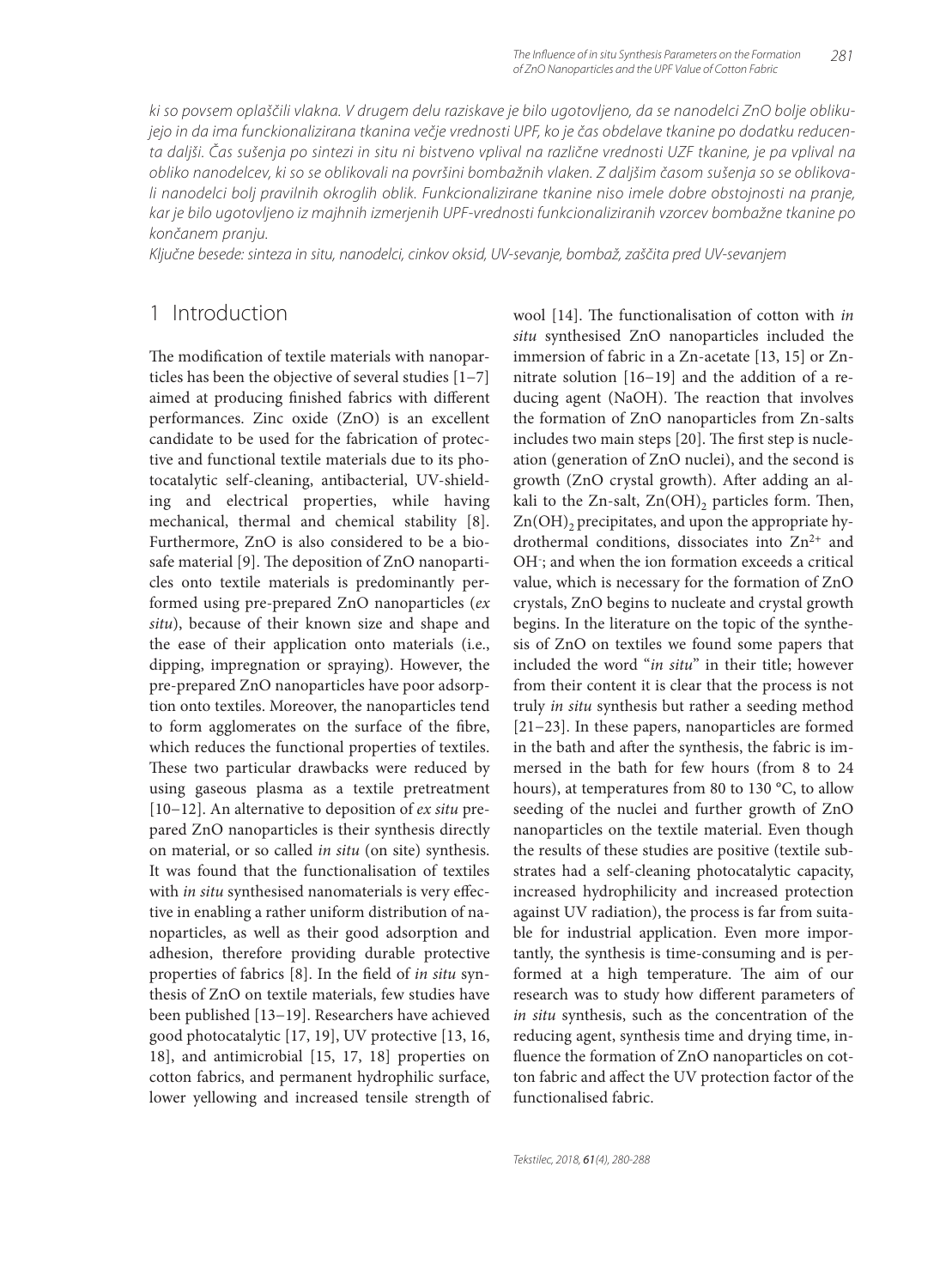# 2 Experimental

#### 2.1 Material

Chemically bleached and mercerized cotton fabric (Tekstina tekstilna industrija Ajdovščina d. o. o.), zinc chloride (ZnCl<sub>2</sub>, Honeywell), sodium carbonate (Na<sub>2</sub>CO<sub>3</sub>, Sigma Aldrich), potassium hydroxide (KOH, Grammol), sodium hydroxide (NaOH, Sigma Aldrich) were used in the research.

#### 2.2 In situ synthesis process

*In situ* synthesis was performed at room temperature and a liquor ratio (LR)  $1:100$ . The molarity of the precursor  $ZnCl<sub>2</sub>$  was the same for all samples (0.1 M), while the molarity of the reducing agent  $(Na_2CO_3,$ KOH, and NaOH) was 0.1 M and 1 M. The in situ synthesis process consisted of treating the cotton sample in precursor solution for a period of time at constant magnetic stirring (for 10, 20, 30 minutes), treating the sample after adding the reducing agent dropwise to the precursor solution for 10, 20, 30, 60 and 120 minutes, adjusting the drying period duration at 100 °C (for 10, 30, 60, 120, 240 minutes), rinsing the sample with distilled water, wringing and finally drying the sample at 100 °C for 5 minutes.

#### 2.3 Durability to washing

Samples were washed in laboratory apparatus Gyrowash 815 (James Heal, Great Britain) in accordance with EN ISO 105-C06 standard. The wash bath contained 4 g/l ECE phosphate reference detergent B, the bath volume was 150 ml, the temperature of washing was 40 °C and the washing lasted for 45 minutes. Samples were washed without stainless steel globules which equals to 1 domestic washing and with added 10 stainless steel globules to perform washing equal to 5 domestic washings.

#### 2.4 Analytical methods

#### **Ultraviolet Protection Factor**

The ultraviolet protection factor (UPF) of the untreated and functionalized fabric samples was determined according to the AATCC TM 183 standard and measurements were performed using a Varian CARY 1E UV/VIS spectrophotometer (Varian, Australia) containing a DRA-CA-301 integration sphere and Solar Screen software. The transmission of the ultraviolet radiation through the samples was measured in the spectral range between 280 and 400 nm, and the average transmittance (T) values with the wavelengths between 315 and 400 nm (UV-A), 280 and 315 nm (UV-B) and 280 and 400 nm (UV-R) were determined from the measurements. UPF was calculated according to the following equation:

$$
UPF = \frac{\sum_{\lambda=280}^{400} E_{\lambda} \times S_{\lambda} \times \Delta \lambda}{\sum_{\lambda=280}^{400} E_{\lambda} \times S_{\lambda} \times T_{\lambda} \times \Delta \lambda}
$$
(1),

where  $E_{\lambda}$  is the relative erythermal spectral effectiveness,  $S_{\lambda}$  is the solar spectral irradiance,  $T_{\lambda}$  is the spectral transmittance of the specimen, and  $\Delta\lambda$  is the measured wavelength interval in nm. The UPF rating and UVR protection categories were determined from the calculated UPF values according to the Australian/New Zealand Standard: Sun protective clothing - Evaluation and classification. The Australian/New Zealand Standard (AS/NZ 4399: 1996) defines criteria for assessing the UV protective effectiveness of textiles and evaluation for labelling textile products with a protective function. The standard classifies textile products into three categories of protection, namely, excellent, very good and good protection [24]. The values are in the range of 15 to 50 and the higher the value, the better the protection.

#### **Scanning electron microscopy (SEM)**

The morphology of nanoparticles on the cotton fibres was observed by SEM JSM-6060 LV (JEOL, Japan). Prior to the SEM analysis, samples were coated with a layer of gold to ensure sufficient electrical conductivity. SEM micrographs were taken at 1500x magnification.

#### **Inductively coupled plasma mass spectroscopy (ICP-MS)**

ZnO-functionalised cotton samples were analysed using mass spectrometry with inductive coupled plasma after microwave decomposition. Prior to ICP-MS analysis, each sample was weighted (approximately 100 mg) and digested using a microwave-assisted digestion system (CEM MDS-2000) in a solution of 7 ml nitric acid and 2 ml hydrogen peroxide. The digested samples were cooled to room temperature and then diluted with 2 %v/v nitric acid until their concentration was within the desired concentration range and were used in subsequent analyses. An Agilent Technologies 7500ce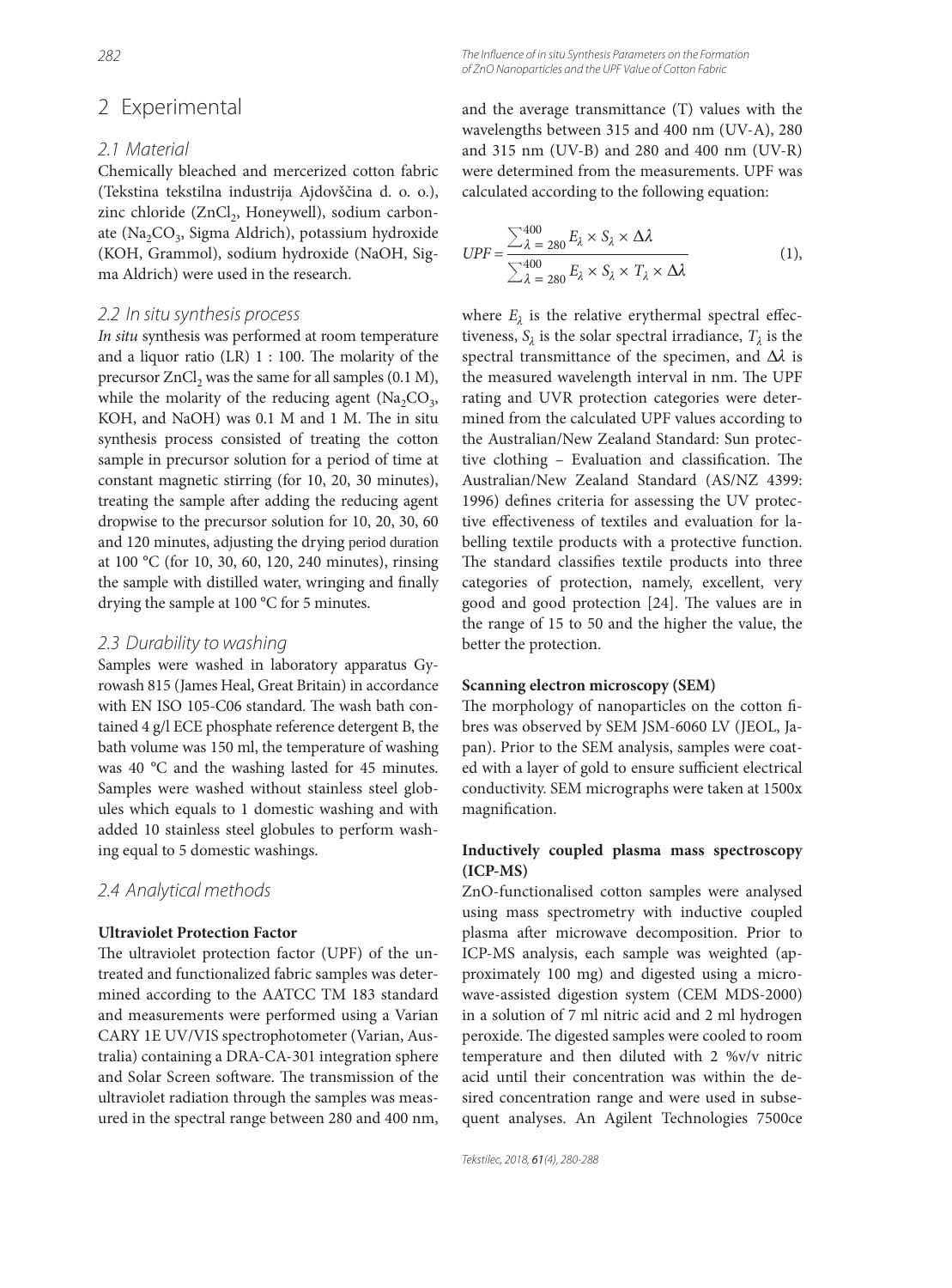ICP-mass spectrometry (MS) instrument, equipped with a MicroMist glass concentric nebuliser, and Peltier-cooled, Scott type spray chamber was used.

# 3 Results and discussion

#### 3.1 The influence of the reducing agent and its molarity

In the first part of the research, different reducing agents and their molar concentrations were studied for *in situ* synthesis of ZnO nanoparticles. The synthesis process consisted of a 30-minute treatment of the fabric in a precursor solution  $(ZnCl<sub>2</sub>)$  and a 60-minute treatment after the addition of the reducing agent (0.1 M  $\text{Na}_2\text{CO}_3$ , 1 M  $\text{Na}_2\text{CO}_3$ , 0.1 M KOH, 1 M KOH, 0.1 M NaOH, 1 M NaOH). After the *in situ* synthesis, samples were dried for 240 minutes, washed with distilled water, wrung and dried at 100 °C for 5 minutes. The 0.1 M concentration of all used reducing agents led to the formation

of an uneven distribution of ZnO nanoparticles on the cotton fibres (Figures 1b, 1d, 1f). Here, some larger agglomerates are also noticeable. In the case when 1 M  $Na<sub>2</sub>CO<sub>3</sub>$  was used as the reducing agent, the ZnO was formed in layers and not as nanoparticles (Figure 1c). Some cracking of the layers is visible. The formation of ZnO nanoparticles and their relatively good distribution on the cotton fibres was achieved using 1 M KOH as the reducing agent (Figure 1e). On this sample, only a few agglomerates have formed. Figure 1g shows the sample where 1 M NaOH was used as the reducing agent. Here, evenly distributed ZnO nanoparticles have completely coated the fibre surface and only a few larger agglomerates are visible.

The SEM images reveal that the choice of reducing agent has an influence on the morphology of the *in situ* synthesised ZnO nanoparticles and their distribution on the fibres. Consequently, the UV protection properties of the samples are affected. In Table 1, UPF, transmission of UVA and UVB radiation,





*Figure 1: SEM images of a) untreated cotton fabric and cotton fabrics, functionalised with ZnO nanoparticles and synthesised with b) 0.1 M Na2CO3, c) 1 M Na2CO3, d) 0.1 M KOH, e) 1 M KOH, f) 0.1 M NaOH, g) 1 M NaOH at 1500x magnifi cation*

Tekstilec, 2018, 61(4), 280-288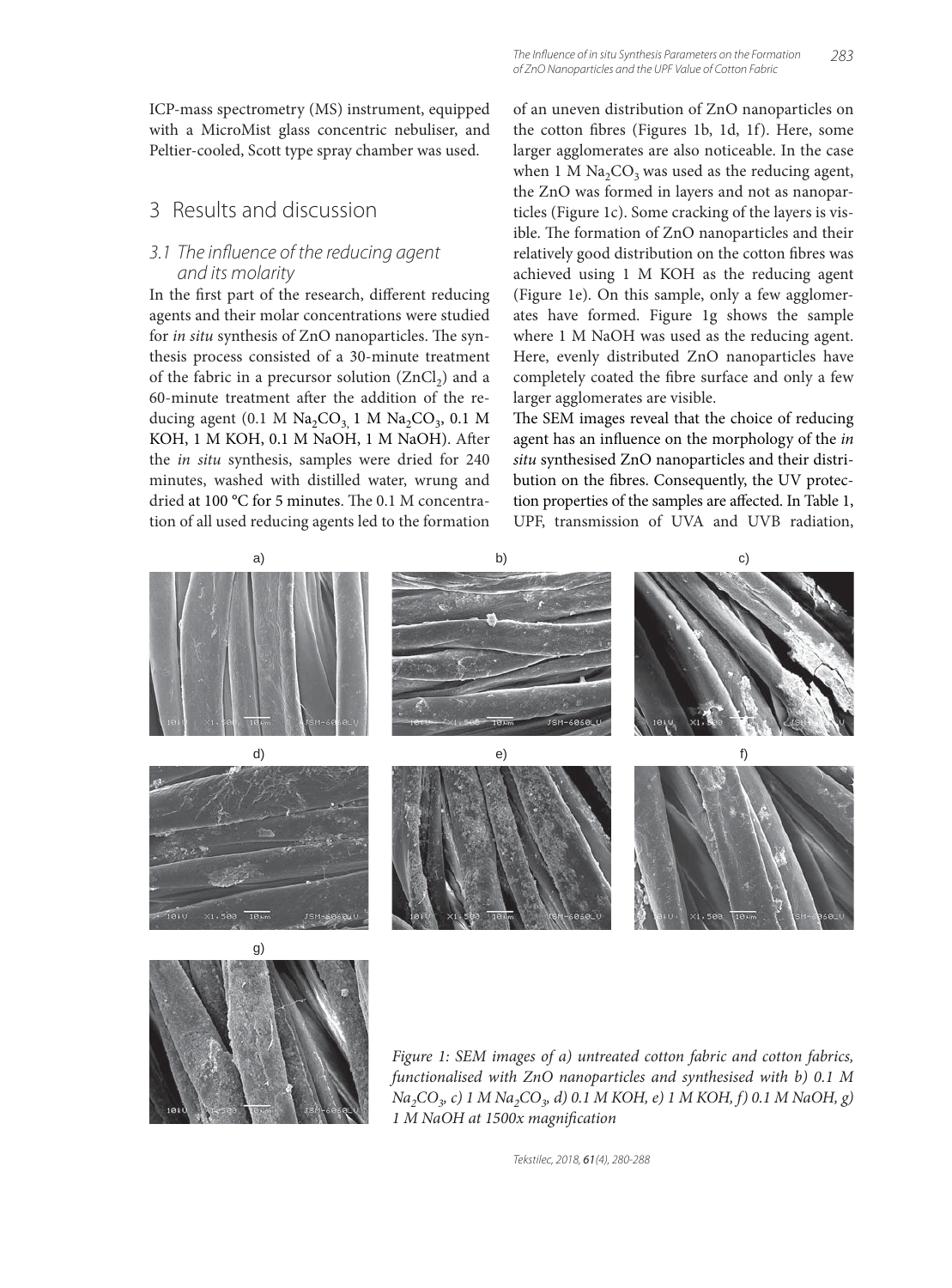blocking of UVA and UVB radiation and protection category of the untreated and ZnO functionalised samples are presented. Untreated cotton has insufficient UV protection (UPF = 4.9). *In situ* synthesis of ZnO when 0.1 M KOH, NaOH and both molar concentrations of  $Na<sub>2</sub>CO<sub>3</sub>$  were used as reducing agents does not significantly improve the UV protection of the cotton fabric. The UPF values of these samples remained under a value of 15; therefore, the samples do not provide sufficient UV protection according to the AS/NZ standard. High UV protection was achieved on the samples where 1 M KOH and NaOH were used as the reducing agents. The highest UPF value was achieved with the 1 M NaOH reducing agent (UPF=80.2), which places the sample into the excellent UV protection (50+) category. Excellent UV protection was also achieved on the sample where 1 M KOH was used as the reducing agent. The measured value of UPF was 58.4. Therefore, the results of the UV/Vis spectrophotometric measurements are in accordance with the SEM images. Samples where ZnO was formed in layers or there was only a small amount of nanoparticles visible on the samples did not provide sufficient UV protection, while the samples where an even distribution of a larger amount of nanoparticles was observed provided excellent UV protection.

From the results of the UV/Vis spectrophotometry and SEM analysis, we assumed that the sample where the NaOH reducing agent was used for the *in situ* synthesis of ZnO nanoparticles had a higher

content of nanoparticles than the sample where the KOH reducing agent was used. With inductively coupled plasma mass spectrometry we confirmed our assumption (Table 2). Sample 1\_NaOH with a higher UPF value (80.2), has a higher content of

The Influence of in situ Synthesis Parameters on the Formation of ZnO Nanoparticles and the UPF Value of Cotton Fabric

*Table 2: Concentration of Zn (cZn) and UPF value of the samples when 1 M KOH and 1 M NaOH were used for the in situ synthesis*

zinc (710.2 mg/kg) than the sample with a lower

UPF value (58.4).

| Sample | $c_{Zn}$ [mg/kg] | UPF  |  |  |
|--------|------------------|------|--|--|
| КОН    | 590.0            | 58.4 |  |  |
| . NaOH | 710.2            | 80 J |  |  |

The literature describes that the *in situ* synthesis of ZnO nanoparticles on textiles provides good wash fastness [16]. However, our results indicate differently. In Figure 2 the results of the UPF values of washed samples 1\_NaOH and 1\_KOH are presented. The UPF values of both samples have decreased significantly after the first washing cycle. The UPF value of sample 1\_KOH decreased from 58.4 to 10, and that of sample 1\_NaOH decreased from 80.2 to 8.8. After five domestic washings, the UPF values of both samples are even lower. Our results indicate that the wash fastness of *in situ* synthesised ZnO nanoparticles on cotton is not good.

*Table 1: Ultraviolet protection factor (UPF), transmission of UVA and UVB radiation (T(UVA) and T(UVB)), UVA and UVB blocking and protection category of the samples, where type and molar concentration of the reducing agent was changed*

| Sample                              | <b>UPF</b> | T (UVA)<br>$[\%]$ | T(UVB)<br>$[\%]$ | <b>UVA</b><br>blocking<br>$[\%]$ | <b>UVB</b><br>blocking<br>[%] | Protection<br>category |
|-------------------------------------|------------|-------------------|------------------|----------------------------------|-------------------------------|------------------------|
| Untreated                           | 4.9        | 25.5              | 19.4             | 74.5                             | 80.6                          | insufficient           |
| $0.1\_\text{Na}_2\text{CO}_3{}^{a}$ | 5.8        | 23.1              | 15.8             | 76.9                             | 84.2                          | insufficient           |
| $1_{\rm A}CO_3{}^{\rm b}$           | 6.7        | 21.3              | 13.2             | 78.7                             | 86.8                          | insufficient           |
| $0.1$ <sub><math>KOH</math></sub>   | 6.1        | 22.6              | 15.1             | 77.4                             | 84.9                          | insufficient           |
| 1 KOH                               | 58.4       | 7.6               | 1.4              | 92.4                             | 98.6                          | excellent              |
| $0.1$ NaOH                          | 5.7        | 23.3              | 16.2             | 76.7                             | 83.8                          | insufficient           |
| 1 NaOH                              | 80.2       | 7.4               | 0.9              | 92.6                             | 99.1                          | excellent              |

a)  $0.1$ <sub>Na<sub>2</sub>CO<sub>3</sub> – 0.1 M concentration of reducing agent</sub>

<sup>b)</sup>  $1$ <sub>-</sub>Na<sub>2</sub>CO<sub>3</sub> – 1 M concentration of reducing agent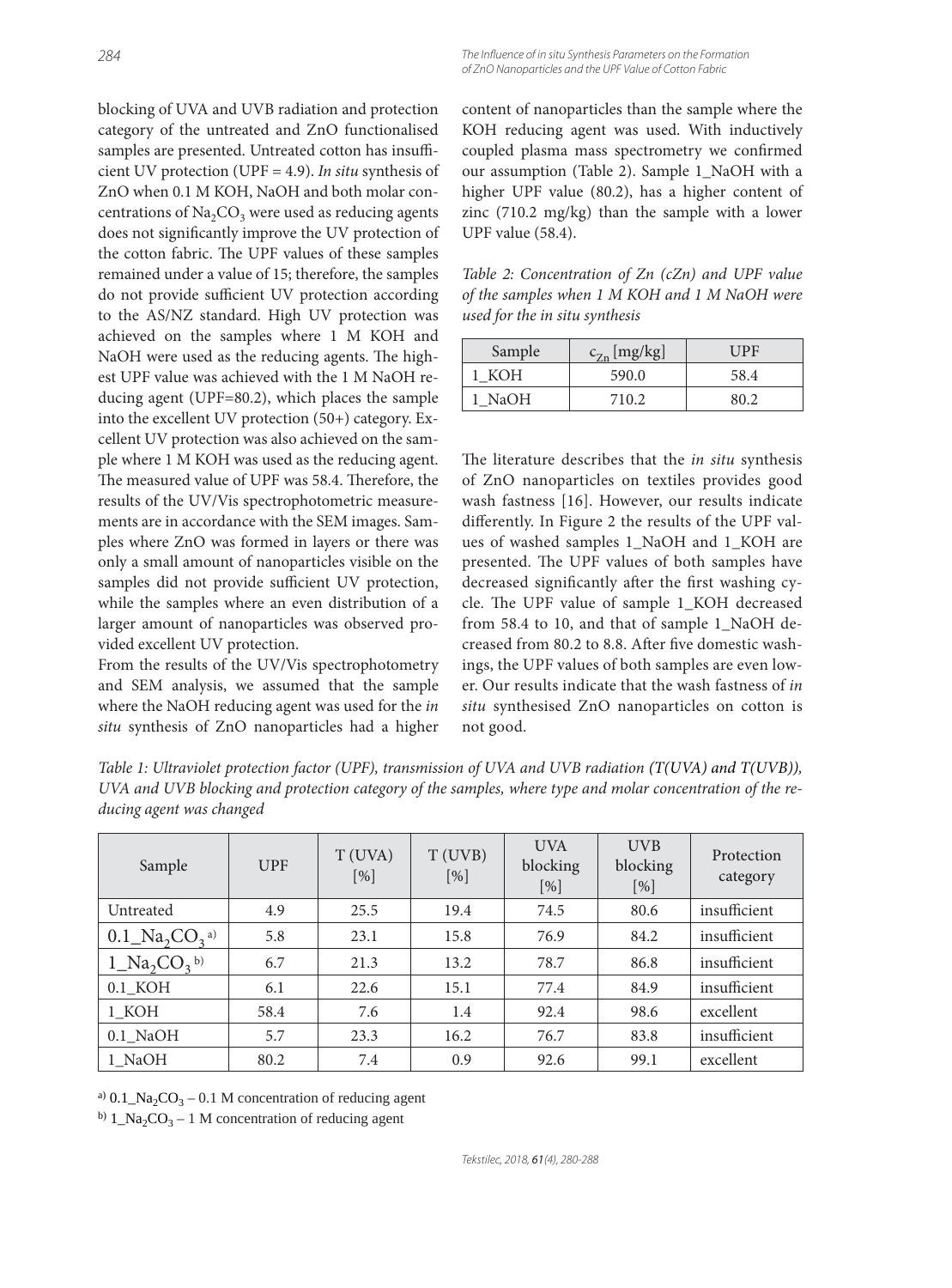

*Figure 2: Ultraviolet protection factor (UPF) of the*  samples after one washing cycle without and with 10 stainless steel globules, which simulates one and five *domestic washing cycles*

#### 3.2 The influence of synthesis time and drying time after the synthesis

To investigate how synthesis time influences the formation of ZnO nanoparticles and the UV protection of cotton fabric, different time ratios between the treatment of the fabric in precursor  $(ZnCl<sub>2</sub>)$ and the treatment after the reducing agent (1 M NaOH) was added were combined, i.e., 10 : 10, 10 : 20, 10 : 30, 20 : 10, 20 : 20, 30 : 10, 30 : 30, and 30 : 60 minutes. The measured UPF values of the samples are presented in Table 4. The best UV protection was achieved on a sample where 30 minutes of treatment time in precursor was followed by 60 minutes of treatment time after adding the reducing agent. The measured UPF value of this sample was 80.2, which represents excellent UV protection. The second best UV protection provided by functionalised cotton fabric was achieved with a synthesis time ratio of 30 : 30. UV/Vis spectrophotometric measurements showed that this sample blocks 92.2% UVA and 97.7% UVB radiation, and

has a UPF value of 39.3. A UPF value 35.5 was achieved by treating the fabric in a precursor for 10 minutes followed by a 30-minute treatment after the reducing agent was added. The UPF value of 29.2 was achieved on the sample where the treatment to synthesis time ratio was 30 : 10. As shown in Table 4, the samples that were treated for a longer period of time after the reducing agent was added to the reaction bath had higher UPF values than samples that were treated for a longer period of time in the precursor.

The results of the UV/Vis spectrophotometric measurements of the samples where the same synthesis time ratio was used  $(30:30)$  but different drying times were used (from 10 to 240 minutes) are presented in Table 5. Longer drying times did not result in significantly increased UPF values in the functionalised samples. The measured UPF values were in the range of 32 to 39 for all samples. Therefore, the drying time after *in situ* synthesis does not affect the UPF values of the functionalised samples. However, the drying time did influence the morphology of the ZnO nanoparticles (Figure 3). The samples presented in Figure 3 are the samples that were dried for the shortest period of time (10 minutes) (Figure 3a) and longest period of time (240 minutes) (Figure 3b). A significant difference in the morphology of the formed ZnO nanoparticles is noticeable. The nanoparticles were not fully formed into rounded shapes on the sample that was dried for 10 minutes after the *in situ* synthesis, while the nanoparticles on the sample that was dried for 240 minutes after the *in situ* synthesis were completely rounded.

| Synthesis time           | <b>UPF</b> | T(UVA) | T(UVB) | <b>UVA</b>   | <b>UVB</b>   | Protection |
|--------------------------|------------|--------|--------|--------------|--------------|------------|
| ratio $[\text{min}]^{a}$ |            | [%]    | [%]    | blocking [%] | blocking [%] | category   |
| 10:10                    | 22.0       | 10.5   | 4.0    | 89.5         | 96.0         | good       |
| 10:20                    | 29.7       | 9.2    | 3.4    | 90.8         | 96.6         | very good  |
| 10:30                    | 35.2       | 8.8    | 3.0    | 91.2         | 97.0         | very good  |
| 20:10                    | 19.7       | 10.8   | 4.4    | 89.2         | 95.6         | good       |
| 20:20                    | 28.7       | 9.1    | 3.0    | 90.9         | 97.0         | very good  |
| 30:10                    | 29.2       | 9.2    | 3.1    | 90.8         | 96.9         | very good  |
| 30:30                    | 39.3       | 7.8    | 2.3    | 92.2         | 97.7         | very good  |
| 30:60                    | 80.2       | 7.4    | 0.9    | 92.6         | 99.1         | excellent  |

*Table 4: Ultraviolet protection factor (UPF), transmission of UVA and UVB radiation (T(UVA) and T(UVB)), UVA and UVB blocking and protection category of the samples according to the synthesis time*

a) Time ratio between treatment of fabric in precursor and after adding the reducing agent.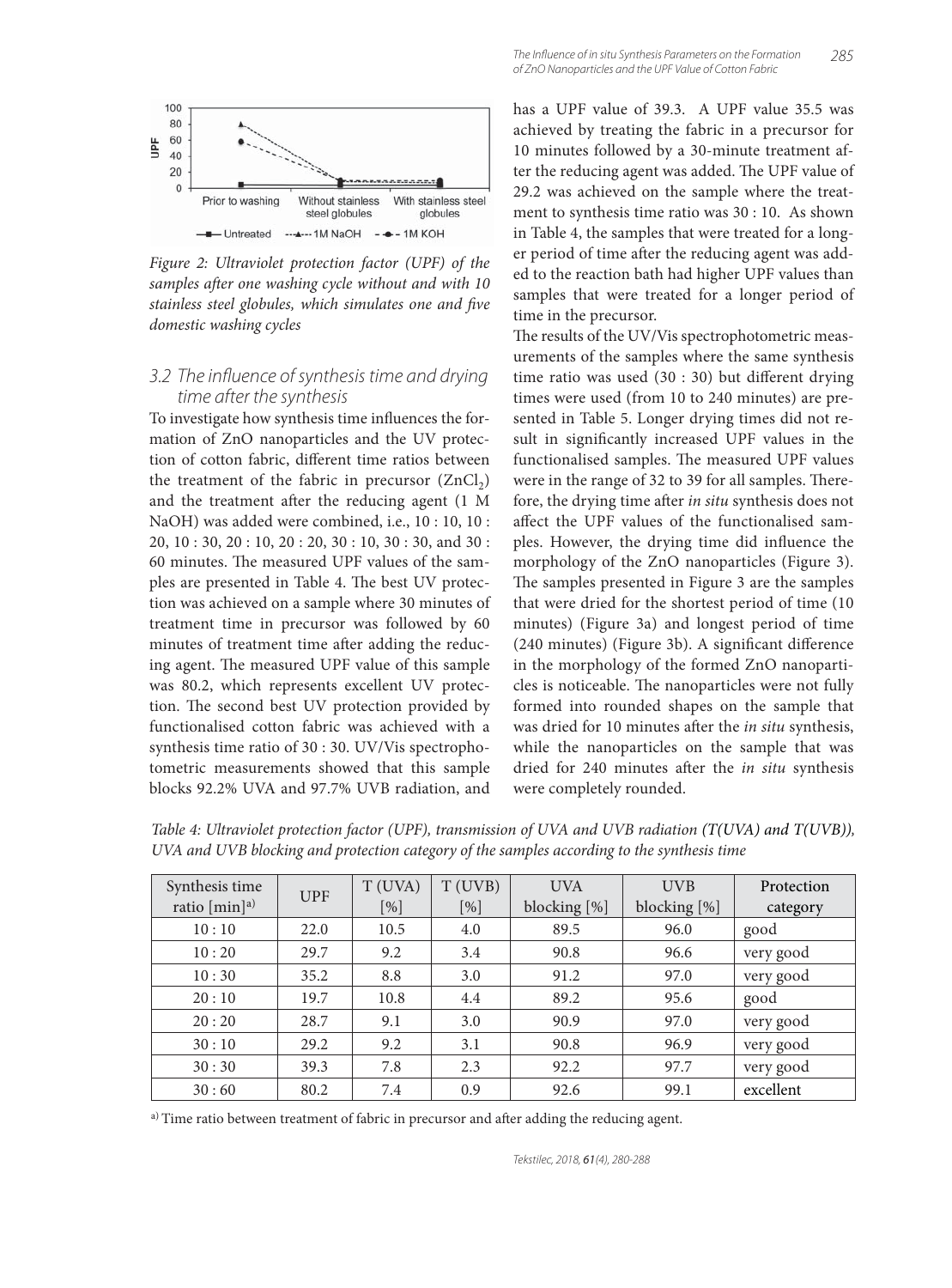| Drying     | <b>UPF</b> | T (UVA) | T (UVB) | <b>UVA</b> blocking | UVB blocking | Protection |
|------------|------------|---------|---------|---------------------|--------------|------------|
| time [min] |            | [%]     | $[\%]$  | $[\%]$              | $[\%]$       | category   |
| 10         | 34.9       | 9.5     | 2.6     | 90.5                | 97.4         | very good  |
| 30         | 36.9       | 9.0     | 3.2     | 91.0                | 96.8         | very good  |
| 60         | 32.4       | 9.0     | 2.9     | 91.0                | 97.1         | very good  |
| 120        | 39.8       | 8.4     | 2.3     | 91.6                | 97.8         | very good  |
| 240        | 39.3       | 7.8     | 2.3     | 92.2                | 97.7         | very good  |

*Table 5: Ultraviolet protection factor (UPF), transmission of UVA and UVB radiation (T(UVA) and T(UVB)),*  UVA and UVB blocking and protection category of the samples with different drying times





*Figure 3: SEM images of the cotton samples with drying time: a) 10 minutes and b) 240 minutes*

# 4 Conclusion

The parameters of the *in situ* synthesis of ZnO nanoparticles and the UV protection factor of the functionalised fabric were studied. The results show that the highest concentration of ZnO nanoparticles and their even distribution on the fibres, which results in highest UPF value of the functionalised fabric, is achieved when the *in situ* synthesis is performed with 1 M NaOH as a reducing agent. Such a sample provides excellent protection of the skin against UV radiation and could be potentially used for the production of UV protective textiles (i.e., clothes, parasols). The synthesis time ratio crucially affects the formation of ZnO nanoparticles on the fibre surface and consequently on the UPF value of cotton fabric. Higher UPF values of functionalised cotton fabrics are achieved when the treatment time after adding the reducing agent is prolonged. The drying time after the *in situ* synthesis does not significantly influence the UPF value of the functionalised cotton fabric, but it does influence the morphology of the formed ZnO nanoparticles. At a longer drying time, more rounded nanoparticles are formed. The results of this research showed that the *in situ* synthesis of nanoparticles did not increase the wash fastness of the functionalised cotton fabric. The results of the research have the potential to advance the development of UV protective textiles; however, due to the poor wash fastness, future research has to focus on achieving better adhesion of synthesised nanoparticles on cotton fabric, i.e., by plasma pretreatment of the fabric and/or the use of binders that could form a matrix to entrap the nanoparticles.

#### *Acknowledgement*

*This work was financially supported by the Slovenian Research Agency, Slovenia (Program P2-0213 Textiles and Ecology).*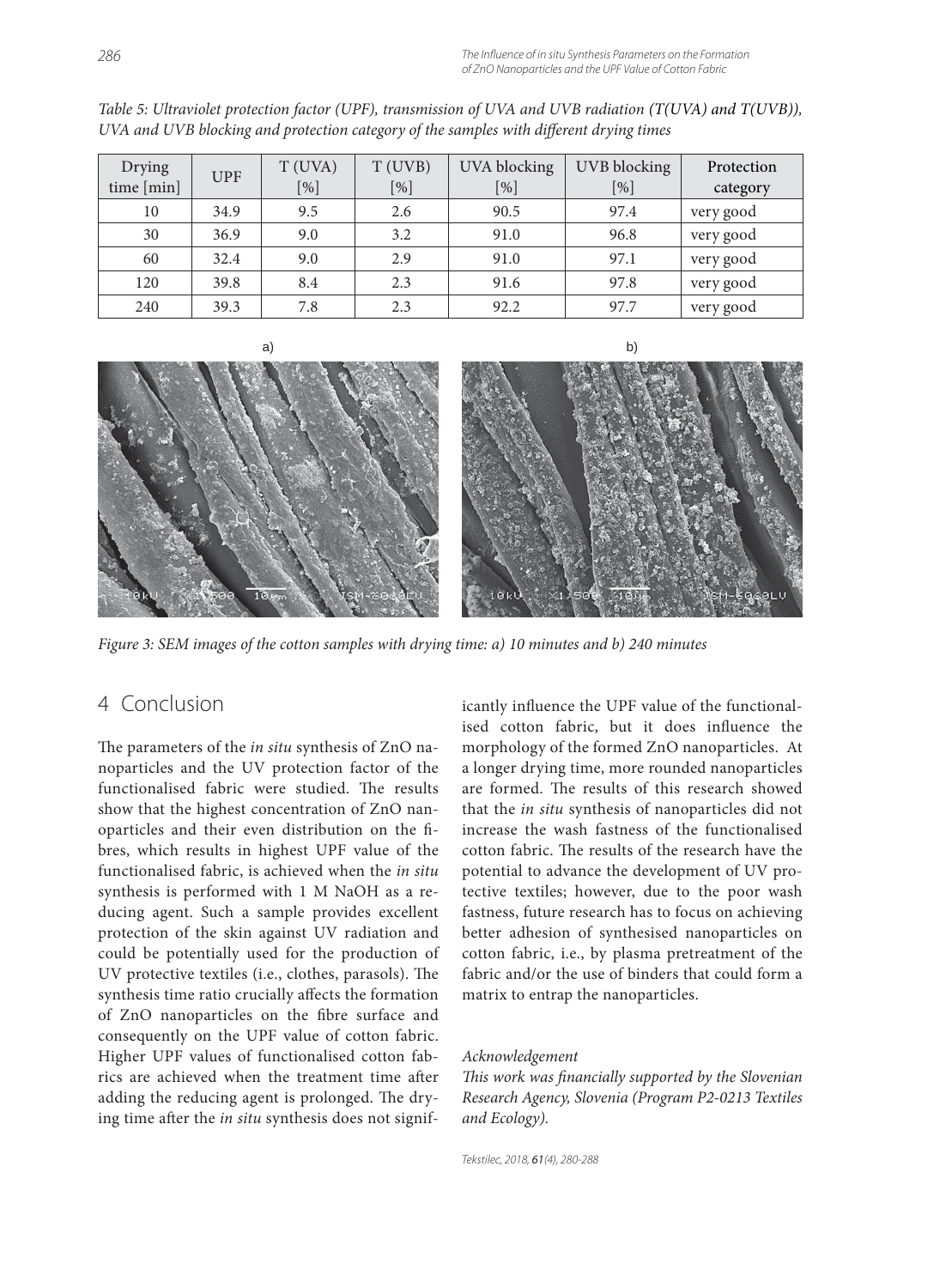### References

- 1. KERT, Mateja, JAZBEC, Katja, ČERNE, Lidija, JERMAN, Ivo, GORJANC, Marija. The influence of nano-ZnO application methods on UV protective properties of cotton. *Acta Chimica Slovenica*, 2014, **61**(3), 587−594.
- 2. VERBIČ, Anja, STOJKOSKI, Viktor, TOMŠIČ, Brigita, ŠPIČKA, Nina, ŠTULAR, Danaja, GOR-JANC, Marija, KERT, Mateja, SIMONČIČ, Barbara. Preparation of functional stimuli-responsive polyamide 6 fabric with ZnO incorporated microgel. *Tekstilec*, 2018, **61**(1), 15−26, doi: 10. 14502/Tekstilec2018.61.15-26.
- 3. ŠTULAR, Danaja, JERMAN, Ivan, NAGLIČ, Iztok, SIMONČIČ, Barbara, TOMŠIČ, Brigita. Embedment of silver into temperature-and pHresponsive microgel for the development of smart textiles with simultaneous moisture management and controlled antimicrobial activities. *Carbohydrate Polymers*, 2017, **159**, 161−170, doi: 10.1016/j.carbpol.2016.12.030.
- 4. TOMŠIČ, Brigita, SIMONČIČ, Barbara, OREL, Boris, ČERNE, Lidija, TAVČER, Petra Forte, ZORKO, Mateja, JERMAN, Ivan, VILČNIK, Aljaž, KOVAČ, Janez. Sol–gel coating of cellulose fibres with antimicrobial and repellent properties. *Journal of Sol-Gel Science and Technology*, 2008, **47**(1), 44−57, doi: 10.1007/s10971-008- 1732-1.
- 5. IBRAHIM, Nabil A., EL-ZAIRY, E. M., EID, B. M., EMAM, E., BARKAT, S. R.. A new approach for imparting durable multifunctional properties to linen-containing fabrics. *Carbohydrate polymers*, 2017, **157**, 1085−1093, doi: 10.1016/j. carbpol.2016.10.074.
- 6. PULIT-PROCIAK, Jolanta, CHWASTOWSKI, Jarosław, KUCHARSKI, Arkadiusz, BANACH, Marcin. Functionalization of textiles with silver and zinc oxide nanoparticles. *Applied Surface Science*, 2016, **385**, 543−553, doi: 10.1016/j. apsusc.2016.05.167.
- 7. KÜÇÜK, Merve, ÖVEÇOĞLU, Mustafa Lütfi. Surface modification and characterization of polyester fabric by coating with low temperature synthesized ZnO nanorods. *Journal of Sol-Gel Science and Technology*, 2018, **88**(2) 1−14, doi: 10.1007/s10971-018-4817-5.
- 8. KOŁODZIEJCZAK-RADZIMSKA, Agnieszka, JE -SIONOWSKI, Teofil. Zinc oxide-from synthesis

to application: a review. *Materials*, 2014, **7**(4), 2833−2881, doi: 10.3390/ma7042833.

- 9. WILLANDER, Magnus, YANG, Linquan L., WADEASA, A., ALI, Syed Usman, ASIF, Muhammad H., ZHAO, Qing Xiang,, NUR, Omer. Zinc oxide nanowires: controlled low temperature growth and some electrochemical and optical nano-devices. *Journal of Materials Chemistry*, 2009, **19**(7), 1006−1018, doi: 10. 1039/B816619F.
- 10. JAZBEC, Katja, ŠALA, Martin, MOZETIČ, Miran, VESEL, Alenka, GORJANC, Marija. Functionalization of cellulose fibres with oxygen plasma and ZnO nanoparticles for achieving UV protective properties. *Journal of Nanomaterials*, 2015, **2015**, 1−9, doi: 10.1155/2015/346739.
- 11. GORJANC, Marija, JAZBEC, Katja, ŠALA, Martin, ZAPLOTNIK, Rok, VESEL, Alenka, MOZETIČ, Miran. Creating cellulose fibres with excellent UV protective properties using moist CF<sub>4</sub> plasma and ZnO nanoparticles. Cel*lulose*, 2014, **21**(4), 3007−3021, doi: 10.1007/ s10570-014-0284-5.
- 12. PRIMC, Gregor, TOMŠIČ, Brigita, VESEL, Alenka, MOZETIČ, Miran, ERCEGOVIĆ RAŽIĆ, Sanja, GORJANC, Marija. Biodegradability of oxygen-plasma treated cellulose textile functionalized with ZnO nanoparticles as antibacterial treatment. *Journal of Physics. D, Applied physics*, 2016, **49**(32), 324002-1−324002- 10, doi: 10.1088/0022-3727/49/32/324002.
- 13. SHAO, Dongfeng, GAO, Yan, CAO, Kan, WEI, Qufu. Rapid surface functionalization of cotton fabrics by modified hydrothermal synthesis of ZnO. *The Journal of the Textile Institute*, 2017, **108**(8), 1391−1397, doi: 10.1080/00405000.2016. 1254581.
- 14. MONTAZER, Majid, MAALI AMIRI Morteza, MOHAMMAD ALI MALEK, Reza. In situ synthesis and characterization of nano ZnO on wool: Influence of nano photo reactor on wool properties. *Photochemistry and Photobiology*, 2013, **89**(5), 1057−1063, doi: 10.1111/php. 12090.
- 15. BORDA D' AGUA, Raquel, BRANQUINHO, Rita, DUARTE, Maria Paula, MAURICIO, Elisabete, FERNANDO, Ana Luisa, MARTINS, Rodrigo, FORTUNATO, Elvira. Efficient coverage of ZnO nanoparticles on cotton fibres for antibacterial finishing using a rapid and low cost in situ synthesis. *New Journal of Chemistry*, 2018, **42**, 1052−1060, doi: 10.1039/c7nj03418k.

Tekstilec, 2018, 61(4), 280-288